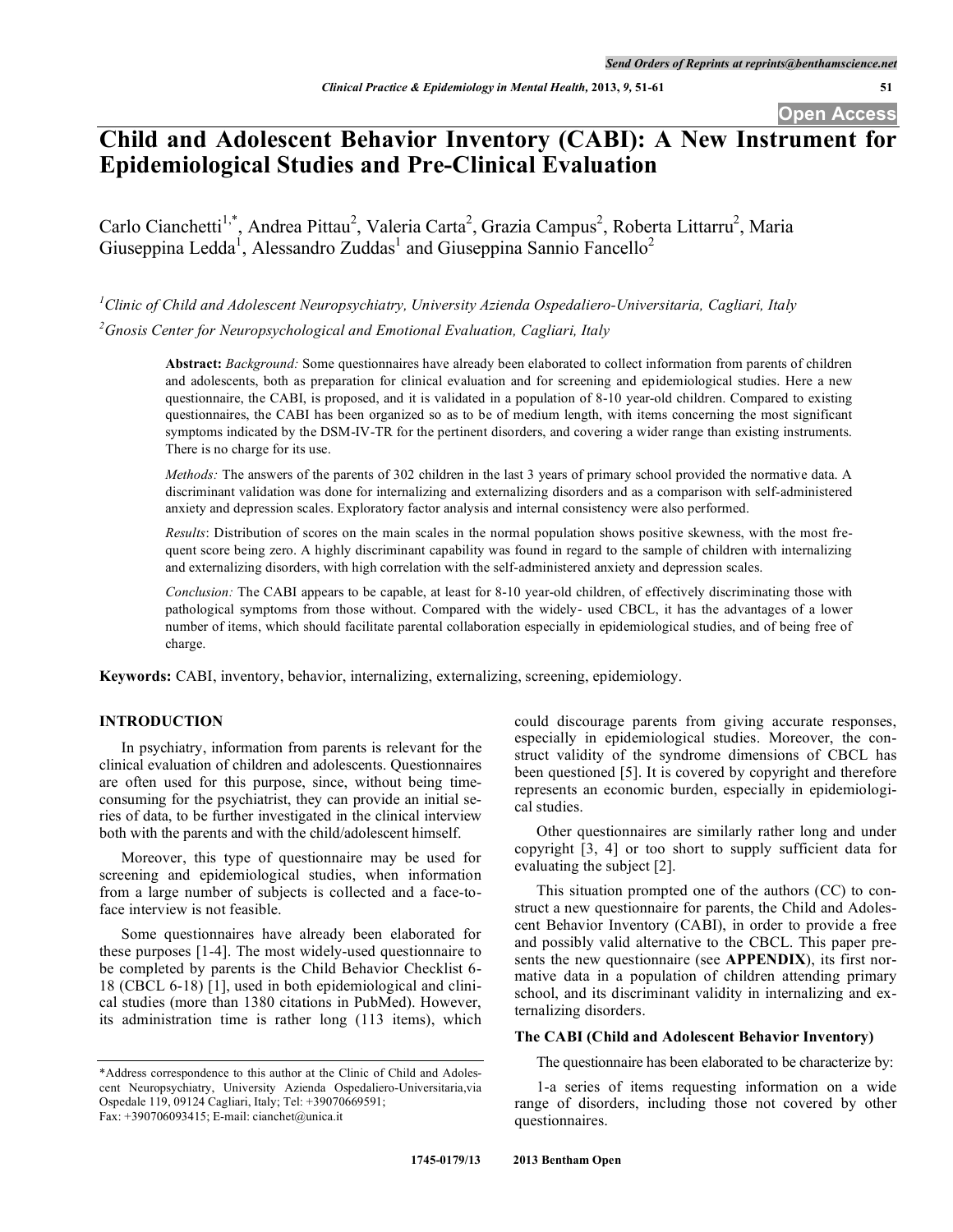#### **52** *Clinical Practice & Epidemiology in Mental Health, 2013, Volume 9 Cianchetti et al.*

2-a moderate number of items, in order to facilitate the collaboration of the parents.

It was decided to let clinics and epidemiologists use the questionnaire free of charge, in order to favor clinical practice and research.

*Construction.* The moderate length of the CABI required the use of a limited number of items in reference to each psychopathological area explored. In order to obtain maximum information from these items, those most clinically relevant were chosen, taking in account as much as possible the descriptions stated in the "Diagnostic criteria" of the DSM-IV-TR [6].

A pilot study on a larger number of items (110) was carried out on 100 parents of children and adolescents, 74 from 5 classes of 3 different schools and 26 coming to the outpatients' clinic for examination. After compilation of the questionnaire, a direct interview with the responding parents was carried out. All responses were checked, asking the parents the significance of each answer they had given and verifying actual correspondence with the behavior indicated by each item.

Successive selection of items was performed taking into account a) the frequency of misinterpretation of the meaning of the question; b) the equivalence of the items pertaining to the same group, having almost always had the same response.

The number of items was finally reduced to 75.

*Description*. The whole questionnaire is reported in the **APPENDIX**. The general layout follows DSM-IV-TR diagnostic criteria. However, due to the necessity of drastically reducing the number of items in order to facilitate easy administration, the most representative symptoms reported in the DSM-IV-TR diagnostic criteria were chosen; in some cases, exact correspondence with symptoms is lacking, since the items refer to more general symptoms, including those indicated in DSM-IV-TR.

The first items (nos.1 to 4) concern four types of symptoms which may be isolated but which are more frequently included in anxiety or depressive disorders. Anxiety disorders are evaluated according to the DSM-IV-R as generalized (3 items, nos. 5-7; items 5 and 6 on the variety of tension and of apprehension, plus 7 concerning school, relevant to children and adolescents), separation (1 item, no.8), social (2 items, nos.9 and 10), phobias (no.11). Obsessivecompulsive symptoms are explored by items nos.12-15. Then follow 2 items concerning the self-confidence (nos.16 and 17), which may be reduced in anxiety, obsessivecompulsive and depressive disorders. Finally, no. 18 inquires about the presence of post-traumatic stress disorder (PTSD).

The 10 items exploring depressive symptoms ask about mood (items nos.19-22), lack of interest (no.23), self-esteem (no.24), aboulia (no.25), guilt (no.26) and suicidal thoughts and attempts (nos.27 and 28). Four items follow concerning irritability (nos. 29 to 32), which in children and adolescents can be associated with both a depressive and an externalizing disorder, particularly oppositional defiant and conduct disorders. The examiner can evaluate the real significance according to the associated symptoms.

Externalizing behavior of oppositional-defiant disorder (ODD) and conduct disorder (CD) is explored by 10 items (nos. 33 to 42). The following 9 items (nos.43-51) explore the hallmarks of the attention deficit hyperactivity disorder (ADHD): impulsivity nos.43-45, hyperactivity nos.46-48, and attention deficit nos.49-51. These items were chosen since they are very characteristic of and frequent in this disorder.

Four items (nos. 52-55) ask about the correct evaluation of reality, and 6 (nos. 56-61) social relationships. Two items (nos. 62 and 63) are dedicated to sphincter control, 4 (nos. 64-67) to eating problems, 2 (nos. 68 and 69) to sex, 3 (nos. 70-72) to smoking, alcohol and substance abuse, 2 (nos. 73 and 74) to school performance and finally no.75 to passive bullying.

Broader groups can be delineated: a) "internalizing disorders", if viewed as anxiety and depression symptoms, could include items nos.5-10 and 19-28; however, in a broader sense, that category could include all the items from no.1 to no.28; b) "externalizing disorders" includes items nos. 33-42 and possibly nos. 29-32, while nos.43-51 are specific for ADHD, an externalizing disorder with peculiar characteristics.

All the psychopathological areas explored by the CBCL are also included in the items in CABI, which has in addition the following ones, lacking in the CBCL (the figure refers to the item number): 2.Hypocondria, 8.Separation anxiety, 15.Order-Compulsions, 16-17.Insecurity, 18.PTSD, 56-61. Difficulties in relationships (suggesting elements of a pervasive developmental disorder, PDD), 65-67.Anorexic disorder, 74.Deterioration (which may be only functional, due to emotional problems), 75.Bullism (passive).

Unlike the CBCL, CABI items referring to a specific area are placed close together. This is done to help parents more easily understand specific problems when responding to the questionnaire. Moreover, it gives the clinic a rapid, firstglance evaluation of the case, without time-consuming calculation of the results by means of a grid, as in CBCL. The same criterion has been used in the CSI-4 [3].

Items are easily interpreted by parents. Experience in the outpatients' clinic shows that 80-90% of the data referred corresponds to what emerges in the following clinical interview. However, some parents tend to underestimate or also scotomize some symptoms in their children or adolescents, considering them normal.

*Application.* The questionnaire can be used in two ways:

1. Preclinical (pre-visit), as a first opinion on the part of parents/caregivers regarding the problems of their childrenadolescents, prior to the interview. The CABI is compiled in the waiting room, without taking up the psychiatrist's time.

Parents are presented with a panorama of practically all possible problems of children/adolescents coming for a psychiatric visit. Although they may come for a single, apparently limited problem, for example enuresis or encopresis, parents/caregivers are asked to evaluate whether many other types of problematic child/adolescent behavior is present in the child. Parents frequently have to indicate some which they are less aware of and which they can indicate only in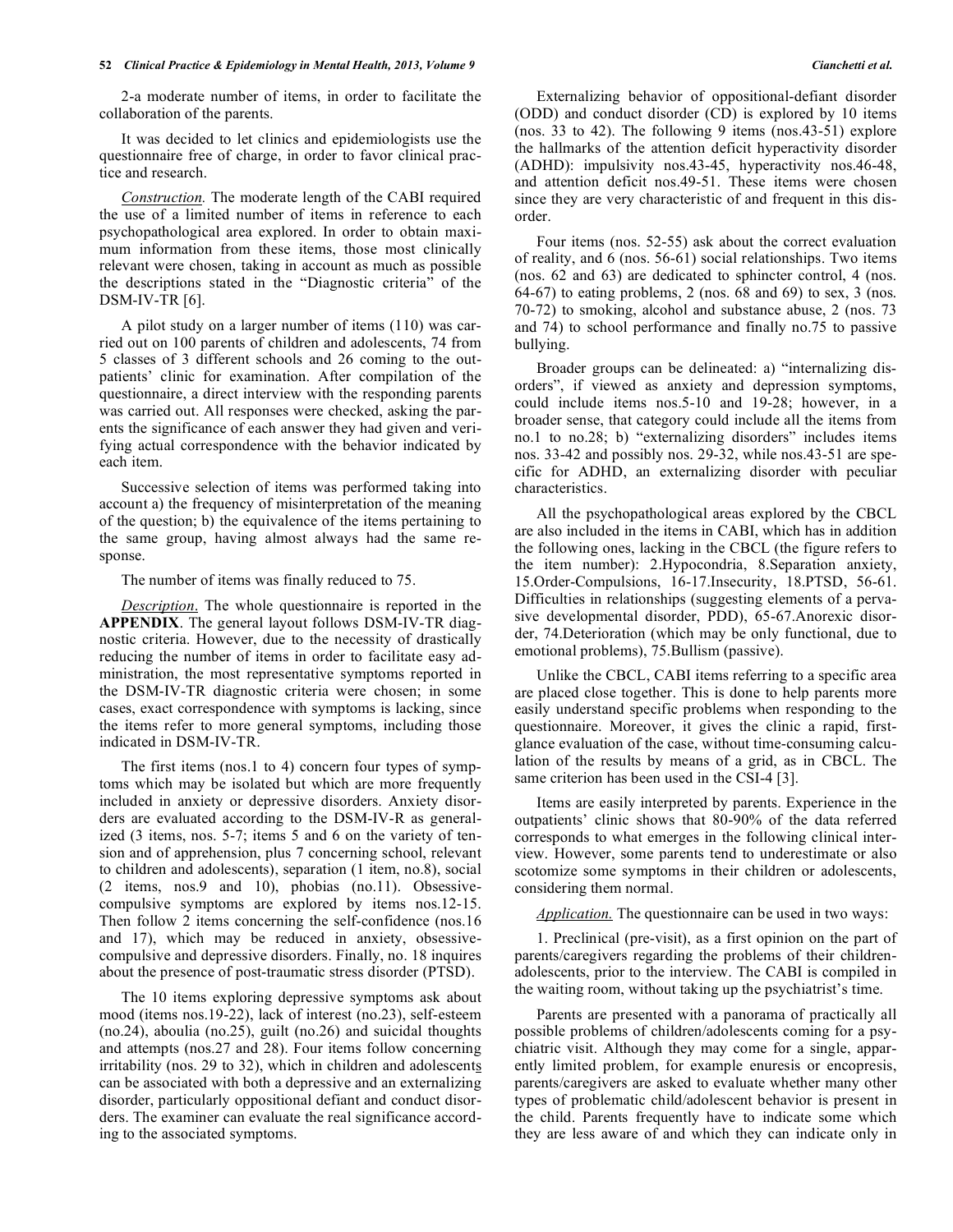answer to a precise question. Child psychopathology, unlike that of adults, frequently has many facets, sometimes functionally less relevant and more fleeting, of which however the clinician should be aware.

From the clinician's point of view, the CABI allows him/her to immediately have a multi-area panorama of the patient's behavior, giving an initial indication of behavioral domains to be more deeply explored during the clinical interview. This is useful both when the clinician continues with an unstructured interview, or when he/she decides to use a detailed wide-range rating scale, like the K-SADS-PL [7], since the results of CABI give an initial orientation regarding which subscales should be used, thus saving time. Grouping the items in relation to the area they explore facilitates rapid evaluation of problems concerning that area.

2. As a screening instrument for behavioral problems in children-adolescents. In epidemiological studies, people are frequently unwilling to dedicate much time to compiling questionnaires. The CABI is relatively short, despite investigating a wider range of behavior than the CBCL, and thus is more easily accepted by parents/caregivers.

# **VALIDATION**

# **Subjects**

Parents of 318 primary school children (163 females, 155 males) aged 8-10 years were asked to respond to the CABI. Eleven primary schools in Cagliari and the surrounding area were involved. Schools were selected on the basis of their balanced distribution in the metropolitan areas in relation to the number of inhabitants and the general socio-economic status in those areas. This study was part of a study on the emotional conditions of students in Cagliari and its environs. Validation data were collected in the course of a study approved by the Ethics Committee of the Azienda Ospedaliero-Universitaria di Cagliari (University Hospital of Cagliari). The study was supported by grants from the Regione Autonoma Sardegna and the Fondazione Banco di Sardegna. Written informed consent was obtained from the schools and parents.

In addition, the CABI was responded to by the parents of 31 children 8-10 y.o. with internalizing disorders and 20 children 8-10 y.o. with externalizing ones, evaluated and diagnosed in our clinic, most as outpatients at the time of the first consultation.

# **Methodology**

Parents for the most part completed the CABI at school, some at home. Both parents were asked to answer the questionnaires together. However, questionnaires compiled by a single parent were accepted as well.

Answers were not anonymous, since parents were informed that, if some problems emerged from the evaluation of the instruments administered, they would be advised and could obtain a free consultation with a neuropsychiatrist or psychologist.

Due to the tender age of the children examined, the version of CABI administered was reduced by a few items, that is nos. 40, 41, 42 concerning severe antisocial disorders, nos. 67 and 68 concerning sex, and 70, 71, 72 concerning smoke, alcohol and drug use.

Parents of the clinical sample completed the CABI in the hospital waiting room.

Data from each item answered on the questionnaires were transferred to an Excel file. Those with missing or double answers in the main psychopathological areas (those to be analyzed statistically) were eliminated.

Statistical analyses were performed using the SPSS program (SPSS Statistical Software).

# **Internal Consistency**

Since the CABI refers to a wide spectrum of different psychopathological conditions, internal consistency was evaluated in relation to the broadest homogeneous psychopathological areas of internalizing (anxiety and depression) and externalizing disorders.

Test-retest evaluation was not possible.

# **Discriminant Validation**

The results for normal children were compared with those having a psychopathology in order to evaluate the discriminant capability of the main CABI scales. Mann & Whitney Non-Parametric Test U was used. As stated in the paragraph "Subjects", the clinical sample included 31 children 8-10 years old with internalizing disorders and 20 children 8-10 years old with externalizing disorders, clinically evaluated and diagnosed in our clinic.

#### **Concurrent Validity**

Comparison was also made with the results of a selfevaluation of internalizing symptoms by the children themselves. Children (n=284) responded to the scales on anxiety and depressive symptoms of the SAFA [8], a selfadministration instrument widely used in Italy [9-13], including 6 separate scales (anxiety, depression, somatic, obsessivecompulsive, psychogenic alimentary, phobias). For ages 8 to 10 years, the scale SAFA/A (for anxiety) includes 42 items and SAFA/D (for depression) 48 items (more items are included for older subjects). The child should answer each item as "true", "in between" or "false". Items follow diagnostic DSM-IV criteria and are grouped in subscales: in SAFA/A: generalized anxiety, separation anxiety, social anxiety and school-related anxiety; in SAFA/D: depressed mood, anhedonia-lack of interest, irritable mood, inadequacy-low selfesteem, insecurity, guilt, desperation. A simulation scale is included, in order to evaluate the accuracy and trustworthiness of answers. The results obtained on the SAFA/A and /D were compared with those for anxiety and depression items on the CABI, using a non-parametric correlation test.

#### **Factor Analysis**

The extraction method of principal component analysis was used for exploratory factor analysis, followed by Varimax rotation with Kaiser normalization.

# **RESULTS**

After excluding questionnaires with one or more missing data, we obtained a final normative sample regarding 302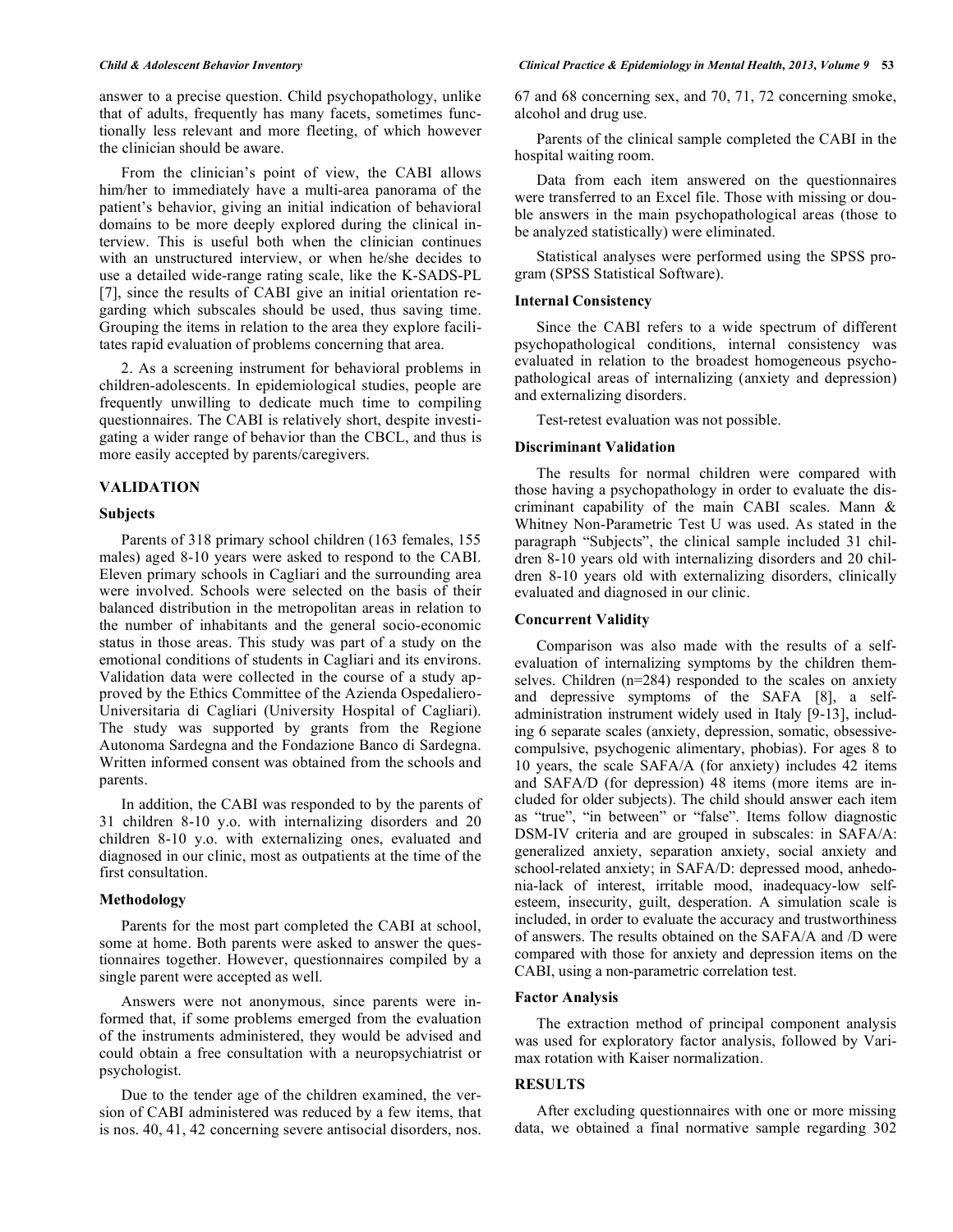| <b>Total Population (n=302)</b>         | <b>CABI Scores</b>            |
|-----------------------------------------|-------------------------------|
|                                         | items nos. 5 to 10 & 19 to 28 |
| Internalizing symptoms (excluding OCD)  | $4.4 \pm 3.7$                 |
|                                         | items nos.29 to 42            |
| Externalizing symptoms (excluding ADHD) | $1.8 \pm 2.5$                 |
|                                         | items nos.43 to 51            |
| ADHD symptoms                           | $3.5 \pm 3.7$                 |
|                                         | items nos.12 to 15            |
| OCD symptoms                            | $0.4 \pm 0.7$                 |
|                                         | items nos.56 to 61            |
| Relationships symptoms                  | $0.2 \pm 0.6$                 |
| Females $(n=153)$                       | <b>CABI</b> scores            |
| Internalizing symptoms (excluding OCD)  | $4.5 \pm 3.7$                 |
| Externalizing symptoms (excluding ADHD) | $1.5 \pm 2.3$                 |
| ADHD symptoms                           | $2.7 \pm 2.9$                 |
| OCD symptoms                            | $0.4 \pm 0.7$                 |
| Relationships symptoms                  | $0.2 \pm 0.6$                 |
| Males $(n=149)$                         | <b>CABI</b> scores            |
| Internalizing symptoms (excluding OCD)  | $4.4 \pm 3.7$                 |
| Externalizing symptoms (excluding ADHD) | $2.1 \pm 2.6$                 |
| ADHD symptoms                           | $4.3 \pm 4.2$                 |
| OCD symptoms                            | $0.3 \pm 0.7$                 |
| Relationships symptoms                  | $0.3 \pm 0.6$                 |

|                  |  |  | Table 1. CABI Scores on 302 Children 8-10 Yrs Old: Mean Values ± Standard Deviations in Relation to the Different Symptoma- |
|------------------|--|--|-----------------------------------------------------------------------------------------------------------------------------|
| tological Groups |  |  |                                                                                                                             |

children (153 females, 149 males), aged 8-10 years (mean age 8.8, SD 0.8).

# **Normative Values**

Table **1** shows mean and SD values obtained in the normal population of 302 children 8-10 years old concerning the main scales of the CABI, both in the whole population and subdivided according to sex.

Distribution of the results concerning the main psychopathological areas are shown in Fig. (**1a**) (internalizing) and (**1b**) (externalizing). All curves have positive skewness, with higher frequency of the lowest scores and presence of a limited number of subjects having scores beyond the 2 standard deviations.

# **Internal Consistency**

Cronbach's alpha index for the Internalizing Scale (restricted scale: items nos.5-10 and 19-28) was 0.822. For the Externalizing Scale (items nos.29-42), alpha was 0.871. For the group of ADHD symptoms (items nos. 43-51), alpha was 0.873. All values are higher than 0.800, therefore qualifying as "good".

#### **Discriminant Validation**

Results are shown in Table **2**. There is a highly significant difference in the scores of children with internalizing and externalizing pathology as compared to normal ones (U test, P .000).

### **Concurrent Validity**

Table **3** shows the results of correlations between answers by parents to the CABI items on "anxiety" areas (nos. 5-10), "depression" (nos.19-28) and "irritability" (nos. 29- 32) and the responses of their children to the Anxiety and Depression scales of the SAFA. The CABI and SAFA correlate very well for most parameters; surprisingly, CABI depression and irritability items show higher correlation with SAFA anxiety than with SAFA depression.

#### **Factor Analysis**

Data of factor analysis are shown in Table **4**. Exploratory factor analysis was performed on the group of 302 normal children. For the CABI, the items on anxiety (5-10), depression (19-28), irritability (29-32), externalizing (33-39) and ADHD (43-51) were selected; moreover, items nos.11 (fears) and 16 (insecurity) were included.

Analysis (Table **4**) shows differentiation in 3 factors, the best obtained. Factor 1 includes ADHD and externalizing items of ODD type, with the exception of nos.37 ("He quarrels frequently", fitting well with factor 2) and 39 ("He often hits people", fitting better with factor 3, although with a minimal score difference with respect to factor 1). Factor 2 includes half of the items of depression (nos. 20, 21, 23 and 25) and all the items of "irritability" (nos. 29-32), with the other half of the depression items (nos.19, 22, 24, 26) fitting well with factor 3. This latter factor includes all the anxiety items.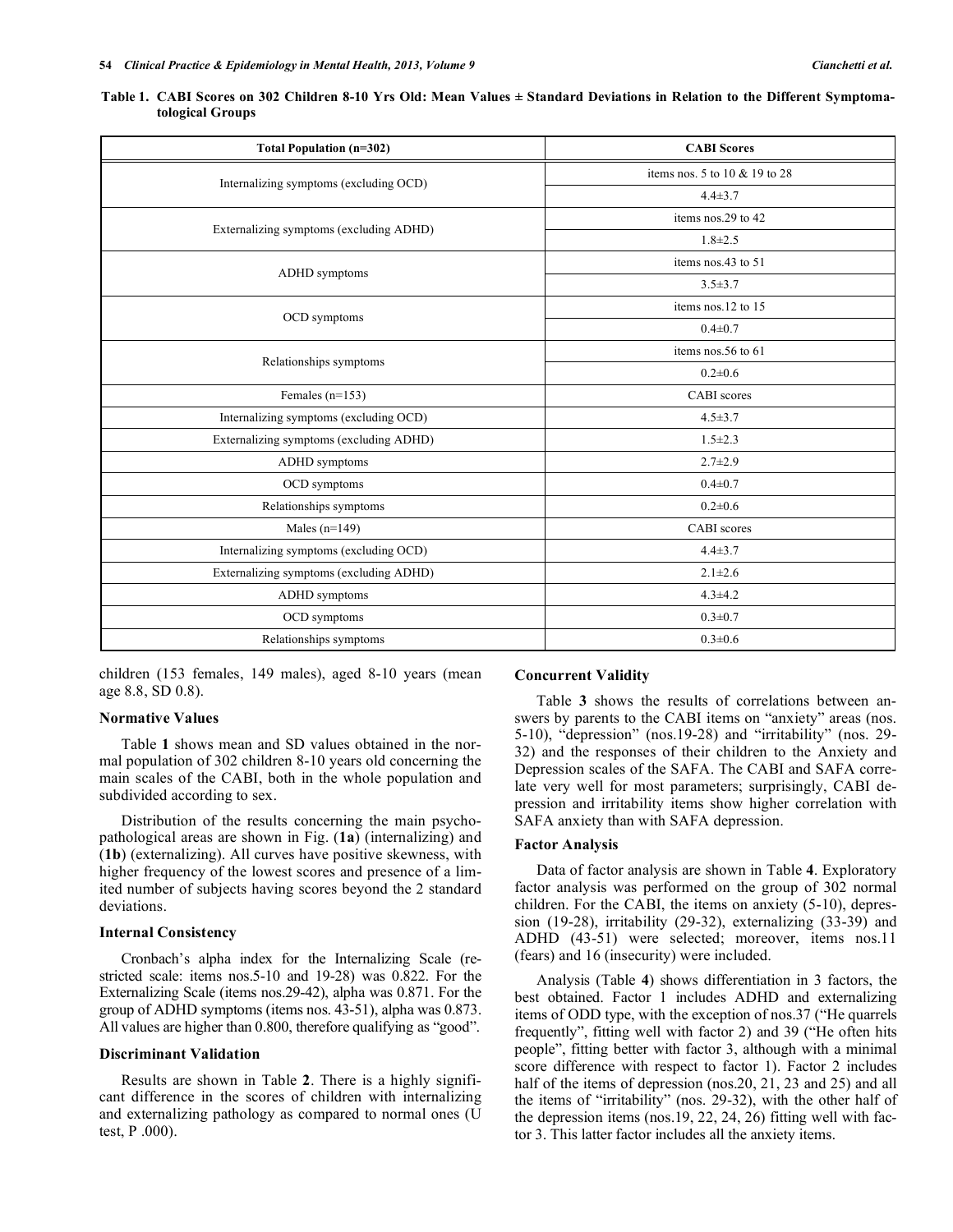$\frac{1}{13}$ 

 $\frac{1}{12}$ 

 $\frac{1}{10}$ 



**CABI** internalizing



 $\frac{1}{4}$ 

 $\frac{1}{3}$ 

 $\dot{2}$  $\mathbf{i}$ 

o

 $\frac{1}{0}$ 

**Table 2. Discriminative Capability of CABI Main Scales in Relation to the Psychopathological Disorders they Investigate. Non-Parametric test of Mann & Whitney**

(**1b**)

 $rac{6}{Scores}$ 

 $\frac{1}{5}$ 

|                              | Normal $(N=302)$       | Anxiety & Depressive Disorders $(N=31)$ |      | D    |  |  |  |  |  |  |
|------------------------------|------------------------|-----------------------------------------|------|------|--|--|--|--|--|--|
| CABI internal. 5-10 & 19-28  | $4.4 \pm 3.7$          | $14.8 \pm 2.7$                          | .000 | .000 |  |  |  |  |  |  |
|                              | ODD, CD, ADHD $(N=20)$ |                                         |      |      |  |  |  |  |  |  |
| CABI external, 33-42 & 43-51 | $1.8 \pm 2.5$          | $13.2 \pm 3.2$                          | .500 | .000 |  |  |  |  |  |  |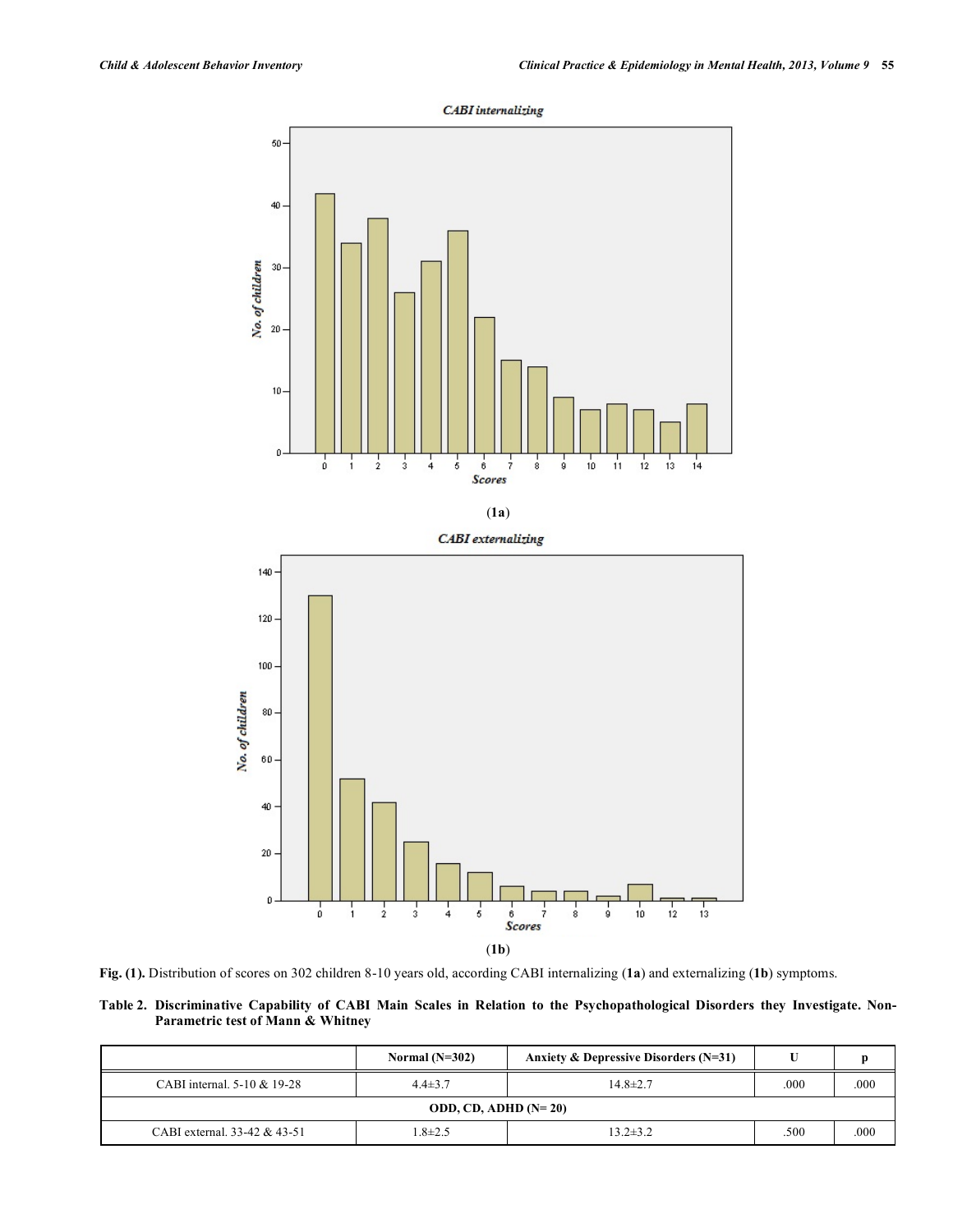|          |  |  |  | Table 3. Correlations Between the Anxiety and Depression Scales of the SAFA and the CABI Scales Concerning Anxiety and De- |  |
|----------|--|--|--|----------------------------------------------------------------------------------------------------------------------------|--|
| pression |  |  |  |                                                                                                                            |  |

| $N = 284$         |                 | <b>SAFA Anxiety</b> | <b>SAFA Depression</b> |  |
|-------------------|-----------------|---------------------|------------------------|--|
| CABI anxiety      | Spearman's rho= | .134                | $-.010$                |  |
|                   | $P=$            | .012                | .433                   |  |
| CABI depression   | Spearman's rho= | .214                | .108                   |  |
|                   | $P=$            | .000                | .034                   |  |
| CABI_irritability | Spearman's rho= | .249                | .162                   |  |
|                   | $P=$            | .000                | .003                   |  |

| Table 4. Exploratory Factor Analysis (Extraction Method: Principal Component Analysis; Rotation Method: Varimax with Kaiser |  |  |  |  |  |  |
|-----------------------------------------------------------------------------------------------------------------------------|--|--|--|--|--|--|
| <b>Normalization</b> )                                                                                                      |  |  |  |  |  |  |

| Items no.   | Factors      |             |              |  |  |  |
|-------------|--------------|-------------|--------------|--|--|--|
|             | $\mathbf{1}$ | $\mathbf 2$ | $\mathbf{3}$ |  |  |  |
| 05          | .017         | .249        | .553         |  |  |  |
| $06\,$      | .036         | .035        | .726         |  |  |  |
| 07          | $-0.018$     | $-.013$     | .589         |  |  |  |
| ${\bf 08}$  | .131         | $-.038$     | .280         |  |  |  |
| 09          | $-.074$      | .022        | .582         |  |  |  |
| $10\,$      | .004         | $.007\,$    | .507         |  |  |  |
| $11\,$      | $.101\,$     | .032        | .361         |  |  |  |
| 16          | .083         | .102        | .626         |  |  |  |
| 19          | $.162$       | .260        | .278         |  |  |  |
| $20\,$      | $-.029$      | .574        | .230         |  |  |  |
| $21\,$      | $-.039$      | .572        | .141         |  |  |  |
| $22\,$      | .034         | .329        | .348         |  |  |  |
| $23\,$      | .181         | .464        | .095         |  |  |  |
| $24\,$      | .183         | .263        | .498         |  |  |  |
| $25\,$      | .241         | .348        | .319         |  |  |  |
| 26          | $-.038$      | .326        | .342         |  |  |  |
| 29          | .233         | .691        | $-.003$      |  |  |  |
| $30\,$      | .231         | .688        | $-.025$      |  |  |  |
| $3\sqrt{1}$ | $.116$       | .622        | .085         |  |  |  |
| 32          | .125         | .684        | .099         |  |  |  |
| 33          | .615         | .297        | $-0.034$     |  |  |  |
| 34          | .665         | .284        | .000         |  |  |  |
| $36\,$      | .612         | .373        | $-.058$      |  |  |  |
| $37\,$      | .256         | .458        | $-.096$      |  |  |  |
| $3\,8$      | .510         | $.108\,$    | $-.021$      |  |  |  |
| 39          | .157         | .077        | .168         |  |  |  |
| $43\,$      | .638         | .332        | .013         |  |  |  |
| $44\,$      | .595         | .166        | $-.110$      |  |  |  |
| $45\,$      | .673         | $.102\,$    | .205         |  |  |  |
| $46\,$      | .747         | $-.118$     | .064         |  |  |  |
| $47\,$      | .804         | $-.084$     | .062         |  |  |  |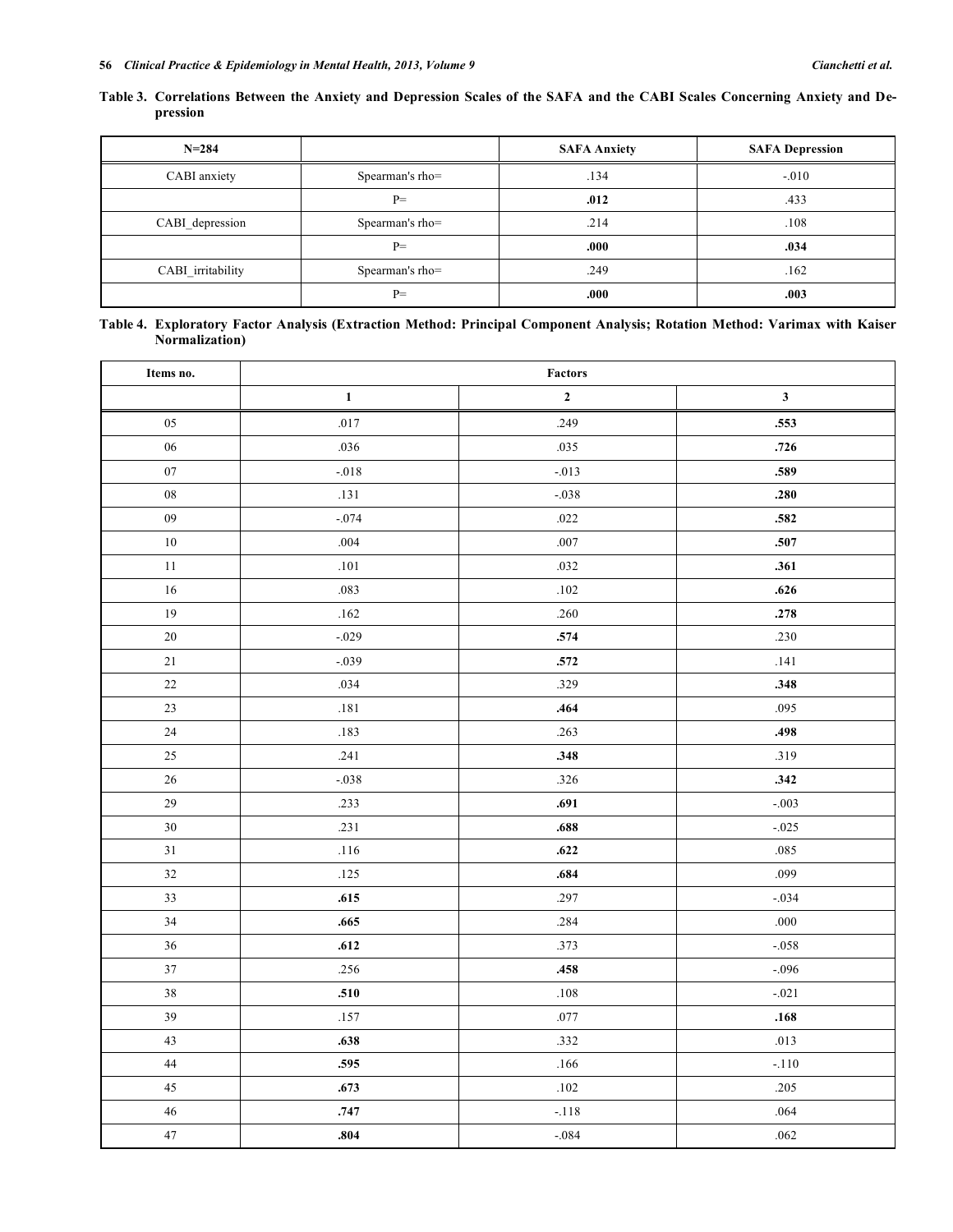| Items no. | Factors |      |      |  |  |  |  |
|-----------|---------|------|------|--|--|--|--|
|           |         |      |      |  |  |  |  |
| 48        | .620    | .037 | .113 |  |  |  |  |
| 49        | .570    | .130 | .274 |  |  |  |  |
| 50        | .624    | .063 | .358 |  |  |  |  |
| 51        | .589    | .131 | .222 |  |  |  |  |

# **DISCUSSION**

The new instrument CABI appears to be highly capable of differentiating children with pathological symptoms from those without them, at least for the age range examined and for the most relevant and diffuse types of pathologies, that is internalizing (anxious and depressive type) and externalizing (oppositive-defiant, rule-breaking, aggressive and ADHD) disorders. The evaluation of anxiety and depression symptoms by parents using the CABI correlates with the responses of their children on the self-administered scale for anxiety and depression of the SAFA battery. Although in general the evaluation by parents of their children's conditions tends to differ from the evaluation by the latter, the correlation with the SAFA suggests a further capability of the CABI to clearly indicate the suffering of children in these areas.

The factorial distribution of items on the CABI appears quite coherent with their theoretical distribution. A still more coherent distribution would surely be obtained in a population of children with pathologies.

In this study, statistical evaluation was carried out for the main psychopathological areas explored. An insufficient number of patients in minor areas of psychopathology did not consent their evaluation. However, our experience with individual cases suggests that answers by parents give at least a minimal signal of some problems in those areas, and this is sufficient to indicate to the psychiatrist the necessity of further exploration of that area. On the contrary, there is a frequent tendency to over-indicate symptoms, at least by parents bringing their children for examination; in this case, the subsequent clinical interview will clarify the exactness of what was reported.

Although having a limited number of items in general and for each of the main areas explored, perhaps bringing with it a risk of lower reliability [14], the CABI has items based as much as possible on the diagnostic criteria of the DSM-IV-TR. The stringent selection of items, according to the main symptoms of the pathological areas to be evaluated, permits a sufficiently accurate and reliable exploration of behavioral manifestations pertaining to those areas.

On the other hand, it should be noted that a longer scale would not necessarily provide more information on the aspects of the psychopathology explored, if several items are not sufficiently informative. For example, the longer CBCL has several items not strictly or clearly referring to psychopathological manifestations (e.g. nos. 1, 6, 12, 19, 44, 58, 62, 63, 64, 69, 76, 77, 80, 92, 109): therefore they do not add significant explorative elements to the instrument.

It seems more useful to permit parents to concentrate on a few more informative items, as in the CABI. In particular, in the use of a questionnaire for epidemiological and screening studies, this is quite relevant, due to the fact that parents are less motivated to cooperate (this consideration is even more valid for questionnaires to be compiled by teachers). Systematic screening at the school level of emotional and behavioral disorders to facilitate early detection of problems, especially those of the less evident internalizing disorders, is probably one of the most relevant possibilities for preventing more serious disorders at a later age.

The grouping of items according to the psychopathological area explored facilitates case evaluation by the psychiatrist when the CABI is used as a preparatory instrument to clinical examination.

Data show that this is valid for the limited age-band of the population we examined. A study is in progress to evaluate other age-bands of children and adolescents.

#### **WHAT IS ALREADY KNOWN**

A few questionnaires exist for use in child and adolescent psychiatry, asking parents information on their children. They are used both in preparing or completing the clinical evaluation, and for screening and epidemiological purposes. Three of them have a large number of items and are not free of charge. The  $4<sup>th</sup>$  is very short, and explores a limited number of psychopathological areas.

#### **WHAT THIS PAPER ADDS**

A new questionnaire (CABI) is proposed and validated in a population of children 8-10 years old.

The CABI appears capable of differentiating children with internalizing and externalizing symptoms from those without them. Compared with widely-used instruments like the CBCL, the CABI has the advantage of a smaller number of items, the presence of some items exploring symptoms not explored by the CBCL and of being free of charge.

# **CONFLICT OF INTEREST**

The authors confirm that this article content has no conflicts of interest.

# **ACKNOWLEDGEMENTS**

A grant from the Regione Autonoma della Sardegna (Autonomous Region of Sardinia) and the Fondazione Banco di Sardegna (Sardinian Bank Foundation) made possible the administration of the scales to school children.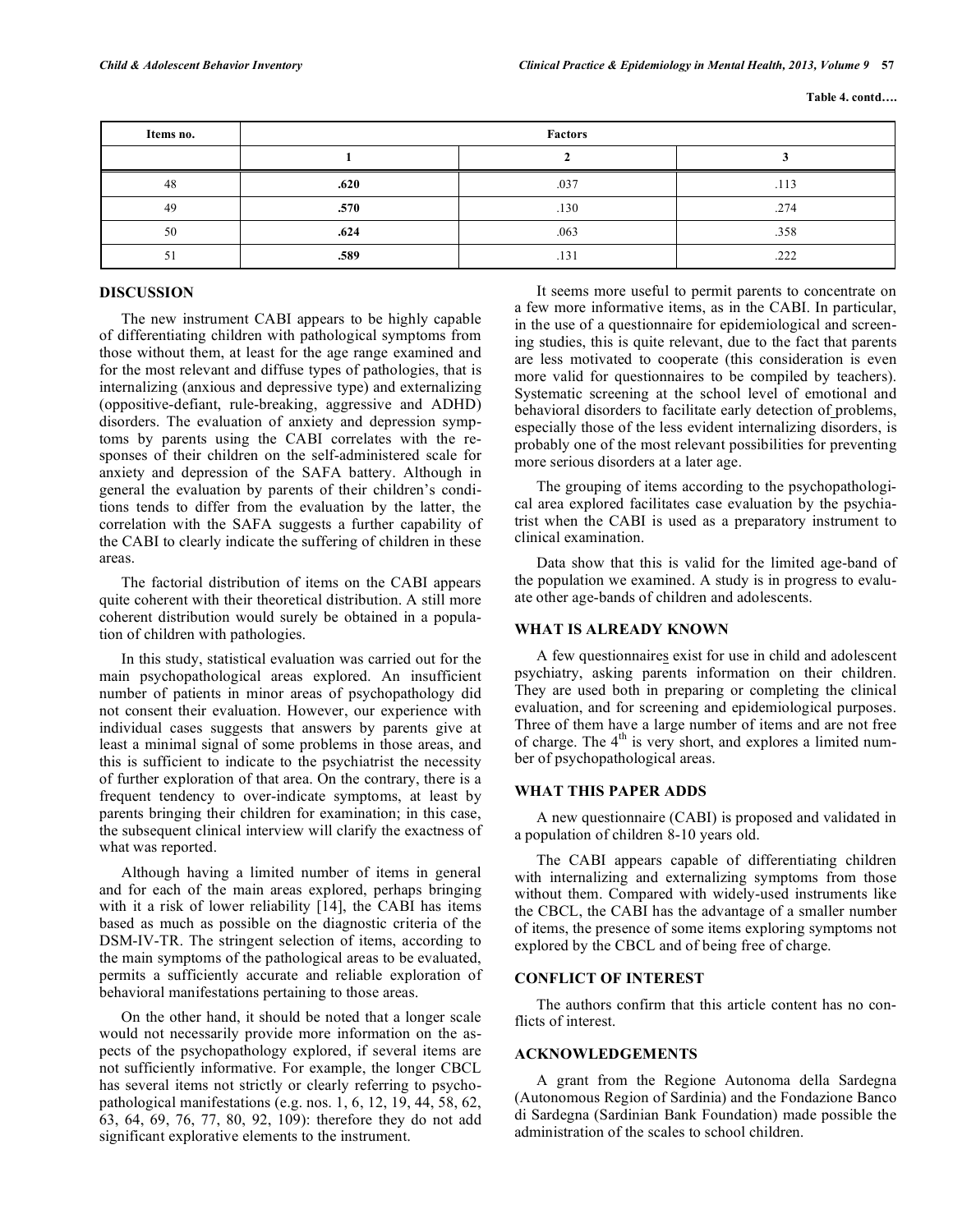#### **APPENDIX**

The CABI questionnaire for parents is reported here in the form in which it can be administered. It is free of charge and can be photocopied. An Italian version will be provided by the author on request (cianchet@unica.it).

Those using it extensively are invited to make a donation to UNICEF.

# **C.A.B.I.**

# **QUESTIONNAIRE FOR PARENTS**

By Carlo Cianchetti M.D., University of Cagliari, Italy

| Name of child or youth: |      |       |                      | $Sex$ $M\Box F\Box$ |
|-------------------------|------|-------|----------------------|---------------------|
| Date of birth:          | Age: | ∠lass | Date of compilation: |                     |
| Compiler: mother (name) |      |       | father (name)        |                     |

**Instructions**: The following statements refer to problems which may be present in children/youth. Please answer as regards your child and what has taken place during the last six months. For each statement, ask yourself if the situation is **very true, somewhat or sometimes true, or not true.** Answer by marking an "X" in the appropriate square. Some questions may not apply to your son or daughter if he/she is very young, as the questionnaire also regards adolescents; however, please answer all the questions. If the meaning of one or more questions in unclear to you, or you are unable to answer, immediately note the number of the question/s at the bottom of the questionnaire and when you hand it in, ask for explanations.

|                |                                                                                                                                                                                                | <b>Very True</b> | Somewhat or<br><b>Sometimes True</b> | <b>Not True</b> |
|----------------|------------------------------------------------------------------------------------------------------------------------------------------------------------------------------------------------|------------------|--------------------------------------|-----------------|
| 1              | Your son/daughter often complains about some physical discomfort (for example: a headache,<br>stomach ache, etc.)                                                                              | $\Box$           | $\Box$                               | $\Box$          |
| $\overline{2}$ | He is excessively worried about illnesses and/or that he will get ill                                                                                                                          | $\Box$           | $\Box$                               | $\Box$          |
| 3              | He finds it difficult to fall asleep or says he does not sleep well                                                                                                                            | $\Box$           | $\Box$                               | $\Box$          |
| 4              | His sleep is disturbed by nightmares or waking up during the night                                                                                                                             | $\Box$           | $\Box$                               | $\Box$          |
| 5              | He appears tense and/or anxious                                                                                                                                                                | $\Box$           | $\Box$                               | $\Box$          |
| 6              | He tends to worry about everything                                                                                                                                                             | $\Box$           | $\Box$                               | $\Box$          |
| $\overline{7}$ | He worries about school too much                                                                                                                                                               | $\Box$           | $\Box$                               | $\Box$          |
| 8              | It is hard for him to be separated or far from his parents                                                                                                                                     | $\Box$           | $\Box$                               | $\Box$          |
| 9              | He is excessively shy                                                                                                                                                                          | $\Box$           | $\Box$                               | $\Box$          |
| 10             | He is usually embarrassed around strangers or people he does not know very well                                                                                                                | $\Box$           | $\Box$                               | $\Box$          |
| 11             | He is excessively afraid of something (e.g. the dark, being alone, insects, thieves) Specify what he<br>is afraid of                                                                           | $\Box$           | $\Box$                               | $\Box$          |
| 12             | He is excessively afraid of dirt, so he has to wash continually                                                                                                                                | $\Box$           | $\Box$                               | $\Box$          |
| 13             | There are repetitive actions or "rituals" that he frequently repeats and he says he cannot help<br>doing them, If yes, describe which ones                                                     | $\Box$           | $\Box$                               | $\Box$          |
| 14             | He has an obsessive need for things to be in a precise order                                                                                                                                   | $\Box$           | $\Box$                               | $\Box$          |
| 15             | He is obsessed by unpleasant thoughts and cannot free himself from them                                                                                                                        | $\Box$           | $\Box$                               | $\Box$          |
| 16             | He is very afraid of making mistakes                                                                                                                                                           | $\Box$           | $\Box$                               | $\Box$          |
| 17             | It is hard for him to make decisions, even about unimportant things                                                                                                                            | $\Box$           | $\Box$                               | $\Box$          |
| 18             | Has he ever been involved in or witnessed particularly stressful events, after which his behaviour<br>changed in some way? If true, indicate what behavioural changes occurred after the event | $\Box$           | $\Box$                               | $\Box$          |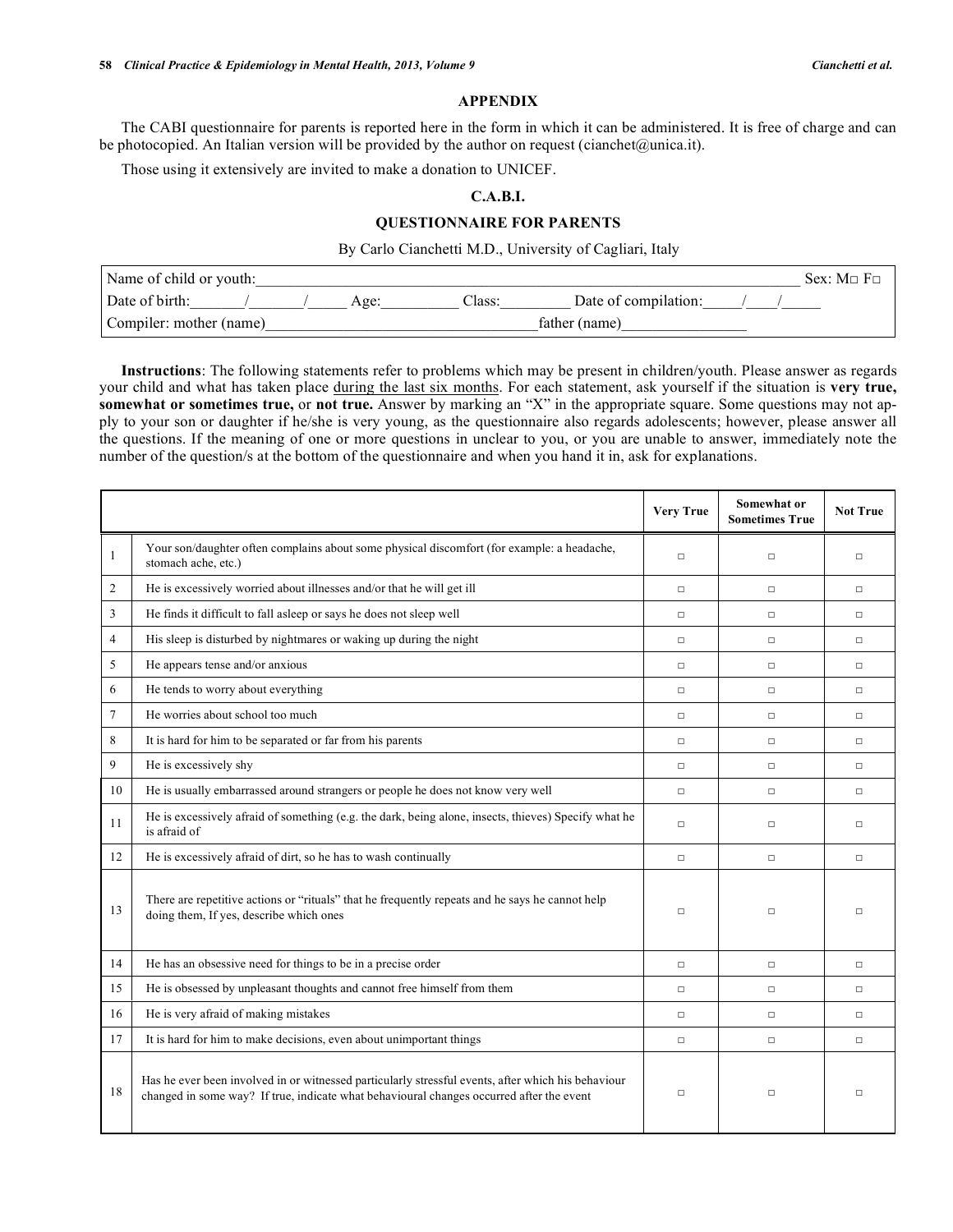| Appendix contd |  |
|----------------|--|
|----------------|--|

|    |                                                                     | <b>Very True</b> | Somewhat or<br><b>Sometimes True</b> | <b>Not True</b> |
|----|---------------------------------------------------------------------|------------------|--------------------------------------|-----------------|
| 19 | He cries for no reason or about unimportant things                  | $\Box$           | $\Box$                               | $\Box$          |
| 20 | He often seems sad                                                  | $\Box$           | $\Box$                               | $\Box$          |
| 21 | He is often in a black mood ("depressed")                           | $\Box$           | $\Box$                               | $\Box$          |
| 22 | He says or shows that he is not happy                               | $\Box$           | $\Box$                               | $\Box$          |
| 23 | He shows no interest, not even in pleasant things                   | $\Box$           | $\Box$                               | $\Box$          |
| 24 | He feels inferior to others; he has low self-esteem                 | $\Box$           | $\Box$                               | $\Box$          |
| 25 | He is often tired or listless; everything exhausts him              | $\Box$           | $\Box$                               | $\Box$          |
| 26 | He blames himself too much                                          | $\Box$           | $\Box$                               | $\Box$          |
| 27 | He has sometimes said he does not want to live any longer           | $\Box$           | $\Box$                               | $\Box$          |
| 28 | He has hurt himself or tried to hurt himself                        | $\Box$           | $\Box$                               | $\Box$          |
| 29 | He is very irritable                                                | $\Box$           | $\Box$                               | $\Box$          |
| 30 | He often gets angry, even about unimportant things                  | $\Box$           | $\Box$                               | $\Box$          |
| 31 | He has frequent mood changes                                        | $\Box$           | $\Box$                               | $\Box$          |
| 32 | He is quick-tempered and has fits of anger                          | $\Box$           | $\Box$                               | $\Box$          |
| 33 | He does not obey and it is difficult to make him obey               | $\Box$           | $\Box$                               | $\Box$          |
| 34 | He does not follow the rules                                        | $\Box$           | $\Box$                               | $\Box$          |
| 35 | He often tells lies or cheats                                       | $\Box$           | $\Box$                               | $\Box$          |
| 36 | He is domineering and always wants to assert himself                | $\Box$           | $\Box$                               | $\Box$          |
| 37 | He quarrels frequently                                              | $\Box$           | $\Box$                               | $\Box$          |
| 38 | He bothers and intentionally annoys others                          | $\Box$           | $\Box$                               | $\Box$          |
| 39 | He often hits people                                                | $\Box$           | $\Box$                               | $\Box$          |
| 40 | He destroys things                                                  | $\Box$           | $\Box$                               | $\Box$          |
| 41 | He is or has been cruel to animals or people                        | $\Box$           | $\Box$                               | $\Box$          |
| 42 | He has committed petty theft                                        | $\Box$           | $\Box$                               | $\Box$          |
| 43 | He is impulsive and acts before thinking                            | $\Box$           | $\Box$                               | $\Box$          |
| 44 | He tends not to take turns when he is playing                       | $\Box$           | $\Box$                               | $\Box$          |
| 45 | He interrupts, disturbing games or others' conversations            | $\Box$           | $\Box$                               | $\Box$          |
| 46 | He is always moving around and cannot stay still                    | $\Box$           | $\Box$                               | $\Box$          |
| 47 | He cannot sit down for a long time but has to get up                | $\Box$           | $\Box$                               | $\Box$          |
| 48 | He runs and jumps everywhere in an exaggerated way                  | $\Box$           | $\Box$                               | $\Box$          |
| 49 | He has trouble concentrating while doing his homework               | $\Box$           | $\Box$                               | $\Box$          |
| 50 | He has trouble paying attention to something for a long period      | $\Box$           | $\Box$                               | $\Box$          |
| 51 | He gets tired very quickly even when he is playing                  | $\Box$           | $\Box$                               | $\Box$          |
| 52 | He feels persecuted                                                 | $\Box$           | $\Box$                               | $\Box$          |
| 53 | He is overly suspicious                                             | $\Box$           | $\Box$                               | $\Box$          |
| 54 | Sometimes he has strange ideas                                      | $\Box$           | $\Box$                               | $\Box$          |
| 55 | Sometimes he says he sees or hears things that are not there        | $\Box$           | $\Box$                               | $\Box$          |
| 56 | He has difficulty in relating to and interacting with others        | $\Box$           | $\Box$                               | $\Box$          |
| 57 | He cannot make real friends or does not seem interested in doing so | $\Box$           | $\Box$                               | $\Box$          |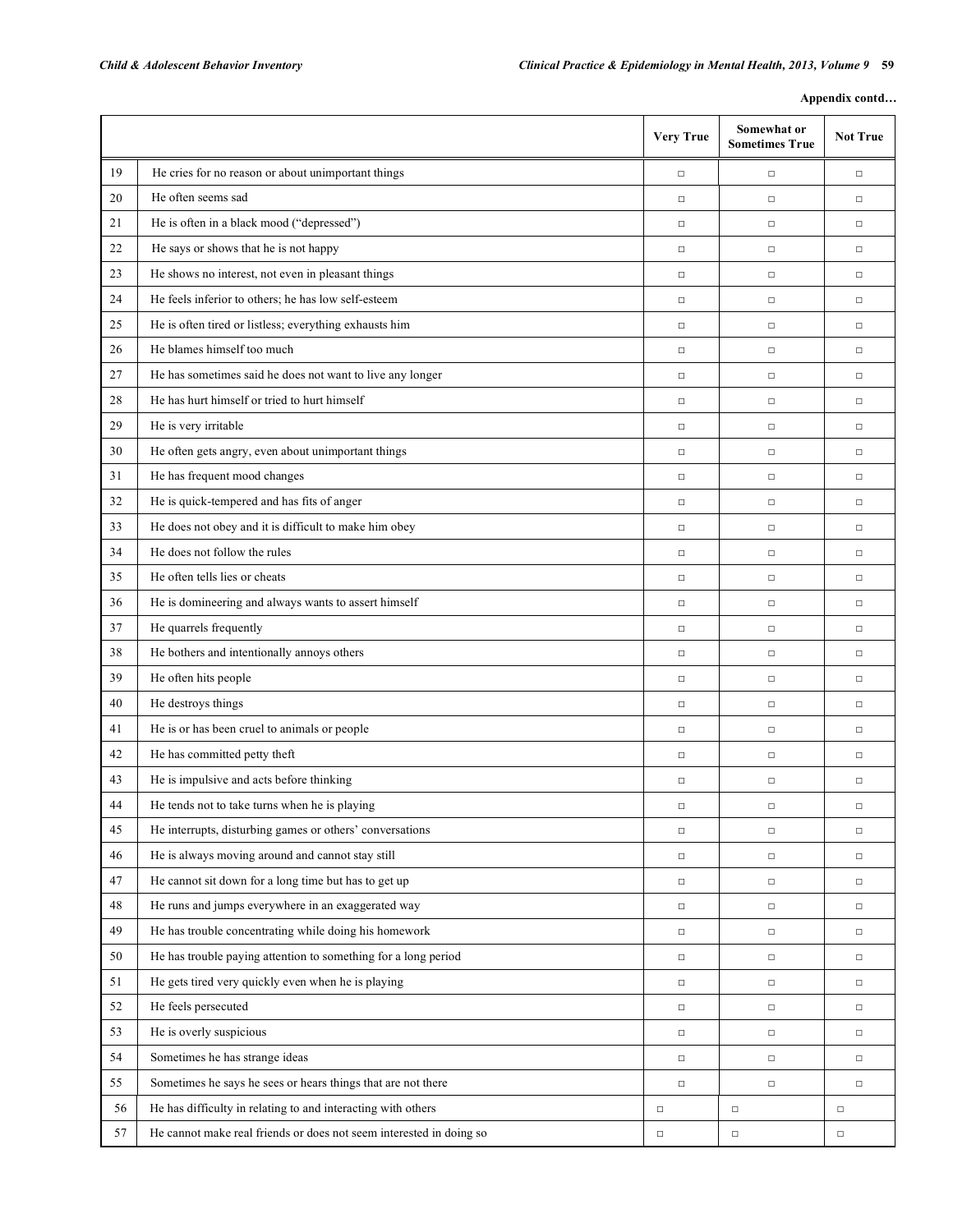#### **Appendix contd…**

|    |                                                                                                   | <b>Very</b><br><b>True</b> | Somewhat or<br><b>Sometimes</b><br><b>True</b> | <b>Not True</b> |
|----|---------------------------------------------------------------------------------------------------|----------------------------|------------------------------------------------|-----------------|
| 58 | He does not play willingly with his peers                                                         | $\Box$                     | $\Box$                                         | $\Box$          |
| 59 | He does not seem to express emotions using appropriate facial expressions                         | $\Box$                     | $\Box$                                         | $\Box$          |
| 60 | His behaviour is "strange", unlike that of his peers                                              | $\Box$                     | $\Box$                                         | $\Box$          |
| 61 | He asks inappropriate questions, like overly-personal questions to strangers at inopportune times | $\Box$                     | $\Box$                                         | $\Box$          |
| 62 | He sometimes wets the bed                                                                         | $\Box$                     | $\Box$                                         | $\Box$          |
| 63 | He sometimes dirties his pants during the day                                                     | $\Box$                     | $\Box$                                         | $\Box$          |
| 64 | He stuffs himself with food                                                                       | $\Box$                     | $\Box$                                         | $\Box$          |
| 65 | He keeps to a strict diet (not prescribed by a doctor or dietician)                               | $\Box$                     | $\Box$                                         | $\Box$          |
| 66 | He feels too fat or says that parts of his body are too fat                                       | $\Box$                     | $\Box$                                         | $\Box$          |
| 67 | He has recently lost a lot of weight                                                              | $\Box$                     | $\Box$                                         | $\Box$          |
| 68 | He appears to be overly interested in sex                                                         | $\Box$                     | $\Box$                                         | $\Box$          |
| 69 | He shows he would like to be of the opposite sex                                                  | $\Box$                     | $\Box$                                         | $\Box$          |
| 70 | He smokes                                                                                         | $\Box$                     | $\Box$                                         | $\Box$          |
| 71 | He drinks alcohol                                                                                 | $\Box$                     | $\Box$                                         | $\Box$          |
| 72 | He uses drugs (smokes hashish or other dangerous substances)                                      | $\Box$                     | $\Box$                                         | $\Box$          |
| 73 | He does not do well at school                                                                     | $\Box$                     | $\Box$                                         | $\Box$          |
| 74 | He has recently done much worse at school                                                         | $\Box$                     | $\Box$                                         | $\Box$          |
| 75 | His classmates or other children make fun of him, threaten or mistreat him                        | $\Box$                     | $\Box$                                         | $\Box$          |

List the numbers of the questions whose meaning was unclear:...................... ................ ................ ................ ................ ............................................................ Does your child exhibit behaviour which seems to you different from that of his peers? Give details.

Does your child exhibit behaviour which worries you? Give details.................................................................. ................ ................ ................ ................ ..........

If there are episodes that worry you, it is better not to ignore them. Problems can usually be solved if they are faced adequately and in time. Problems that are ignored may later be difficult to solve.

............................................................................................................................................................................................................................................................ .......................................................... ........................................................ ........................................................ ...............................................................................

...................................................................................................................... ................ ................ ................ ................ ................................................................. ............................................................................................................................................................................................................................................................

| <b>ABBREVIATIONS</b> |                                     |                                                                                   |                                                                                     |                                                                                                                                                          | <b>Oppositional Defiant Disorder</b>  |  |
|----------------------|-------------------------------------|-----------------------------------------------------------------------------------|-------------------------------------------------------------------------------------|----------------------------------------------------------------------------------------------------------------------------------------------------------|---------------------------------------|--|
| ADHD                 | $\hspace*{0.4em} = \hspace*{0.4em}$ | <b>Attention Deficit Hyperactivity Disorder</b>                                   | PDD.                                                                                | $=$                                                                                                                                                      | Pervasive Developmental Disorder      |  |
| <b>CABI</b>          | $=$                                 | Child and Adolescent Behavior Inven-                                              | <b>PTSD</b>                                                                         | $=$                                                                                                                                                      | <b>Post-Traumatic Stress Disorder</b> |  |
|                      |                                     | tory                                                                              | <b>SAFA</b>                                                                         | $=$                                                                                                                                                      | Scale Autosomministrazione per Fanci- |  |
| CBCL                 | $=$                                 | Child Behavior Check-List                                                         | ulli e Adolescenti (self-administered<br>psychiatric scale for children and adoles- |                                                                                                                                                          |                                       |  |
| CD.                  | $=$                                 | Conduct Disorder                                                                  |                                                                                     |                                                                                                                                                          | cents)                                |  |
| $CSI-4$              | $=$                                 | Child Symptom Inventory-4                                                         | SD                                                                                  | $=$                                                                                                                                                      | <b>Standard Deviation</b>             |  |
| DSM-IV-TR            | $=$                                 | Manual-IV-Text<br><b>Statistic</b><br>Diagnostic<br>Revised                       | <b>REFERENCES</b>                                                                   |                                                                                                                                                          |                                       |  |
| K-SADS-PL            | $=$                                 | Kiddie-Schedule for Affective Disorders<br>and Schizophrenia-Present and Lifetime | $[1]$                                                                               | Achenbach TM. Manual for the Child Behavior Checklist 4-18 and<br>1991 Profile. Burlington, VT: University of Vermont, Department<br>of Psychiatry 1991. |                                       |  |
| <b>OCD</b>           | $=$                                 | Obsessive-Compulsive Disorder                                                     | $\lceil 2 \rceil$                                                                   | Goodman R. The strengths and difficulties questionnaire: A re-<br>search note I Child Devehol Devehiatry 1007-38-581 6                                   |                                       |  |

[2] Goodman R. The strengths and difficulties questionnaire: A research note. J Child Psychol Psychiatry 1997; 38: 581-6.